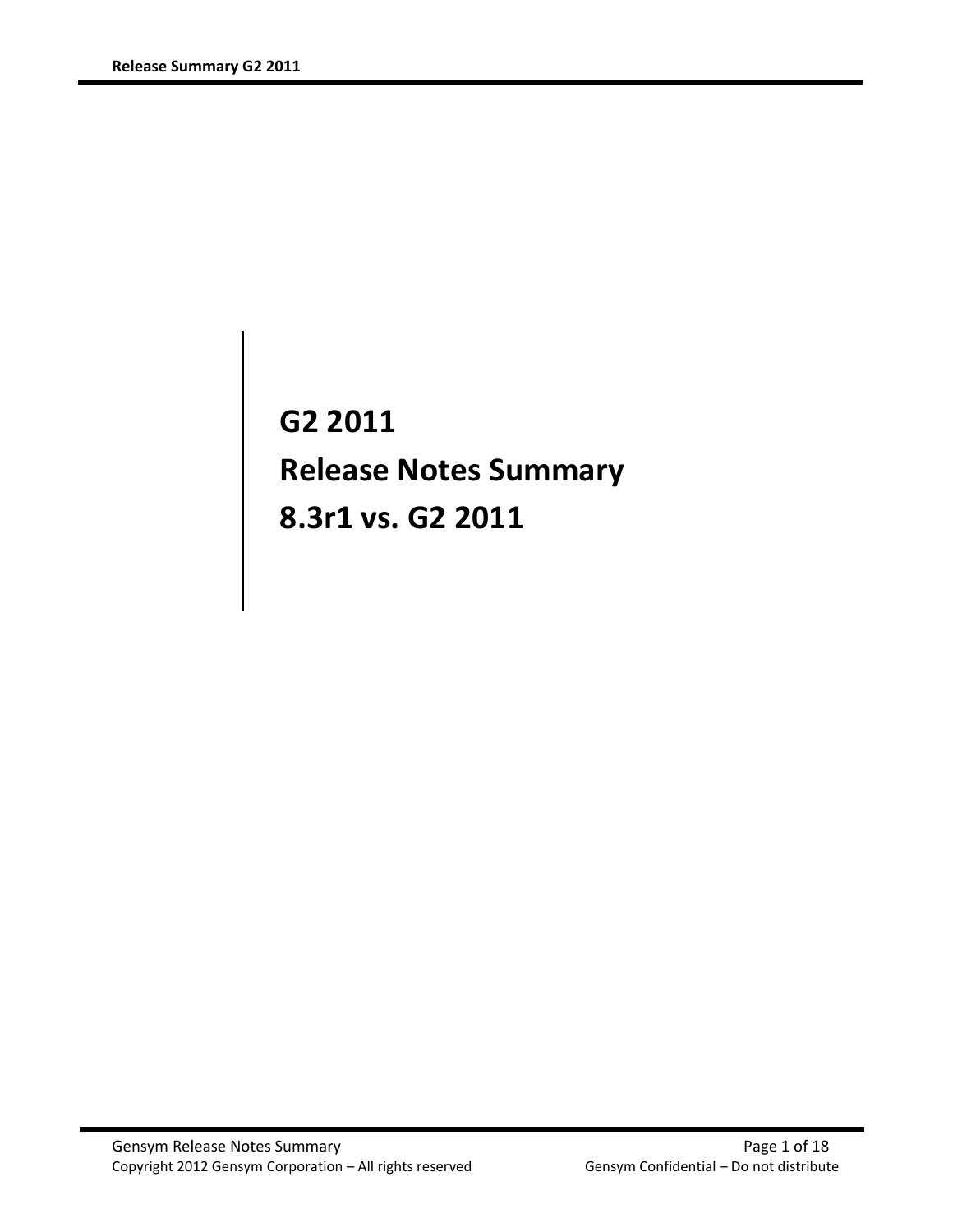Gensym Release Notes March - 2012

The information in this publication is subject to change without notice and does not represent a commitment by Gensym Corporation.

Although this software has been extensively tested, Gensym cannot guarantee error-free performance in all applications. Accordingly, use of the software is at the customer's sole risk.

All rights reserved. No part of this document may be reproduced, stored in a retrieval system, translated, or transmitted, in any form or by any means, electronic, mechanical, photocopying, recording, or otherwise, without the prior written permission of Gensym Corporation.

Gensym®, G2®, Optegrity®, and ReThink® are registered trademarks of Gensym Corporation. NeurOn-Line™, Dynamic Scheduling™ G2 Real-Time Expert System™, G2 ActiveXLink™, G2 BeanBuilder™, G2 CORBALink™, G2 Diagnostic Assistant™, G2 Gateway™, G2 GUIDE™, G2GL™, G2 JavaLink™, G2 ProTools™, GDA™, GFI™, GSI™, ICP™, Integrity™, and SymCure™ are trademarks of Gensym Corporation.

Telewindows® is a trademark or registered trademark of Microsoft Corporation in the United States and/or other countries. Telewindows® is used by Gensym Corporation under license from owner.

This software is based in part on the work of the Independent JPEG Group. Copyright (c) 1998-2002 Daniel Veillard. All Rights Reserved.

SCOR® is a registered trademark of PRTM.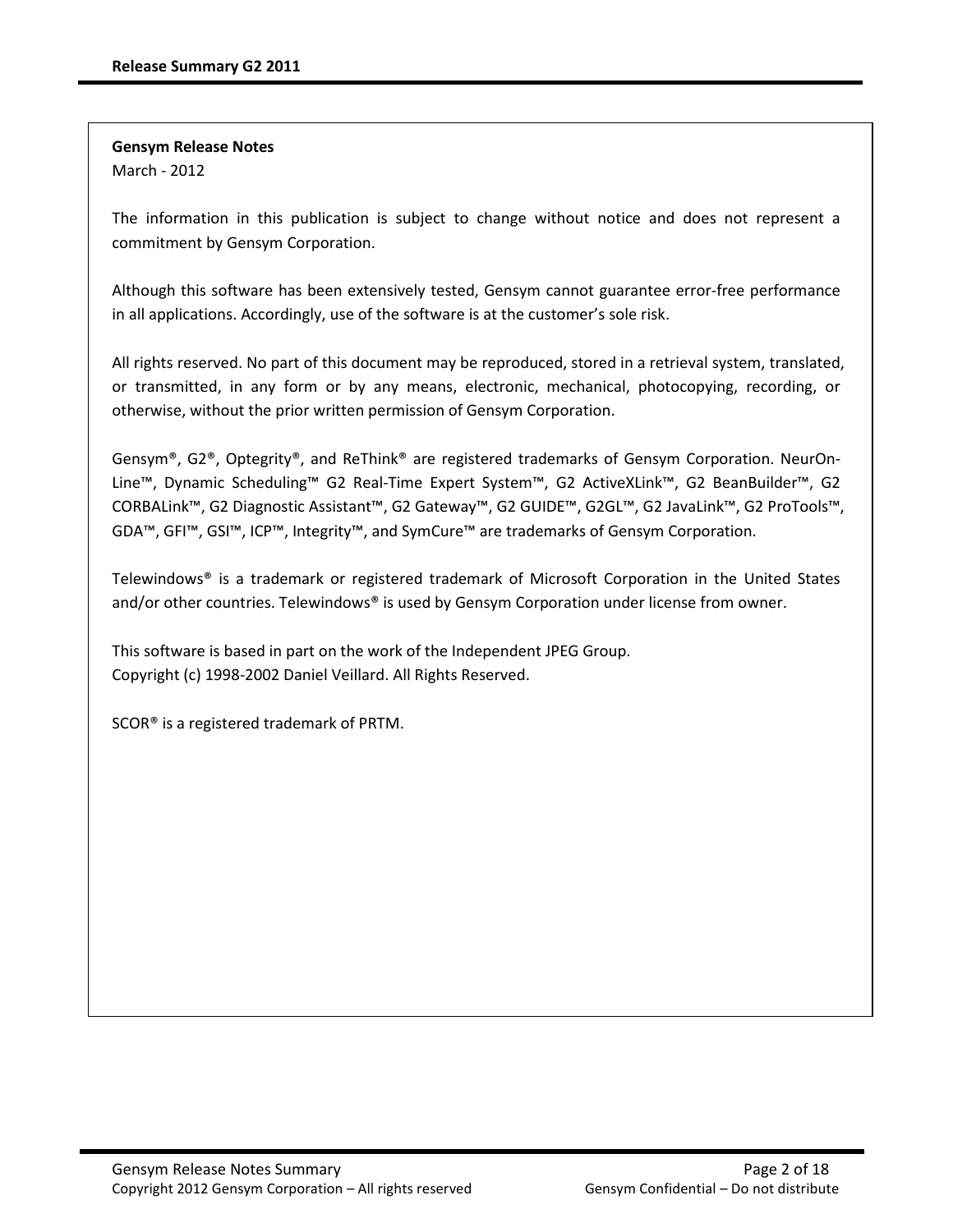|      | <b>Table of Contents</b> |  |  |  |  |
|------|--------------------------|--|--|--|--|
| 1.   |                          |  |  |  |  |
| 2.   |                          |  |  |  |  |
| 3.   |                          |  |  |  |  |
| 3.1. |                          |  |  |  |  |
| 3.2. |                          |  |  |  |  |
|      | 3.2.1.                   |  |  |  |  |
|      | 3.2.2.                   |  |  |  |  |
| 3.3. |                          |  |  |  |  |
| 4.   |                          |  |  |  |  |
| 4.1. |                          |  |  |  |  |
| 4.2. |                          |  |  |  |  |
| 4.3. |                          |  |  |  |  |
| 4.4. |                          |  |  |  |  |
| 5.   |                          |  |  |  |  |
| 5.1. |                          |  |  |  |  |
| 5.2. |                          |  |  |  |  |
| 5.3. |                          |  |  |  |  |
| 5.4. |                          |  |  |  |  |
| 5.5. |                          |  |  |  |  |
| 6.   |                          |  |  |  |  |
| 6.1. |                          |  |  |  |  |
| 6.2. |                          |  |  |  |  |
| 6.3. |                          |  |  |  |  |
| 6.4. |                          |  |  |  |  |
| 6.5. |                          |  |  |  |  |
| 6.6. |                          |  |  |  |  |
| 6.7. |                          |  |  |  |  |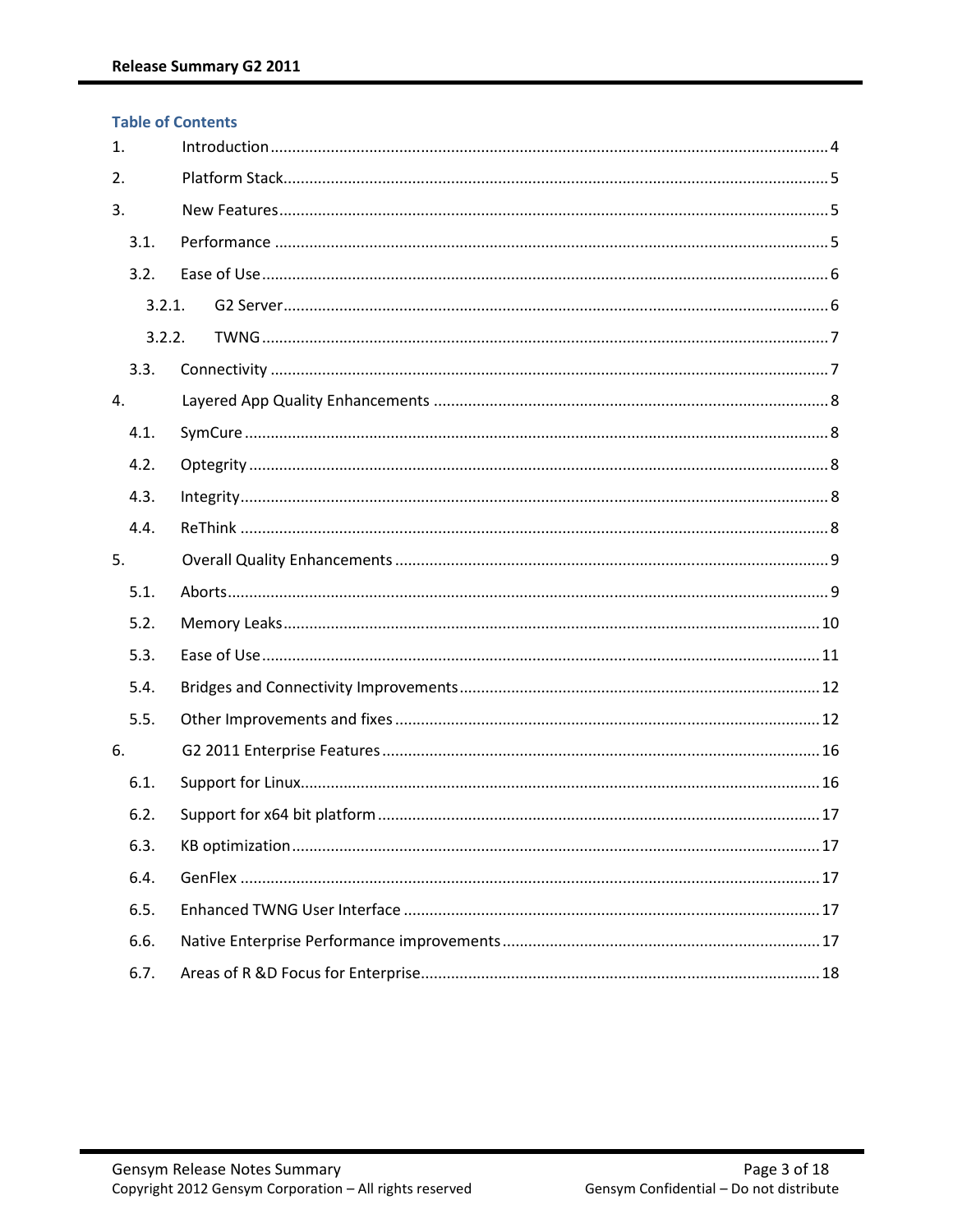### 1. Introduction

This document provides a list of the major features and enhancements added to the Gensym's G2 2011 Solution over and above the G2 8.3.r1 version. The reason to pick 8.3.r1 version over other releases was in part based on the current install base of our customers and their desire to find more information about the new G2 2011 release

Please note this document is intended only as a summary document and the final feature set may change. Please refer to the main release notes document - as and when they are released - for a complete detail on all the enhancements, features, functionality and bug fixes.

The enhancements in functionality have been arranged into following sections:

- A. Platform Stack (section 2)
- B. Feature Enhancements (section  $-3$ )
- C. Layered apps quality enhancements (section  $-4$ )
- D. Overall Quality Enhancements (section 5)
- E. Enterprise Enhancements (section  $-6$ )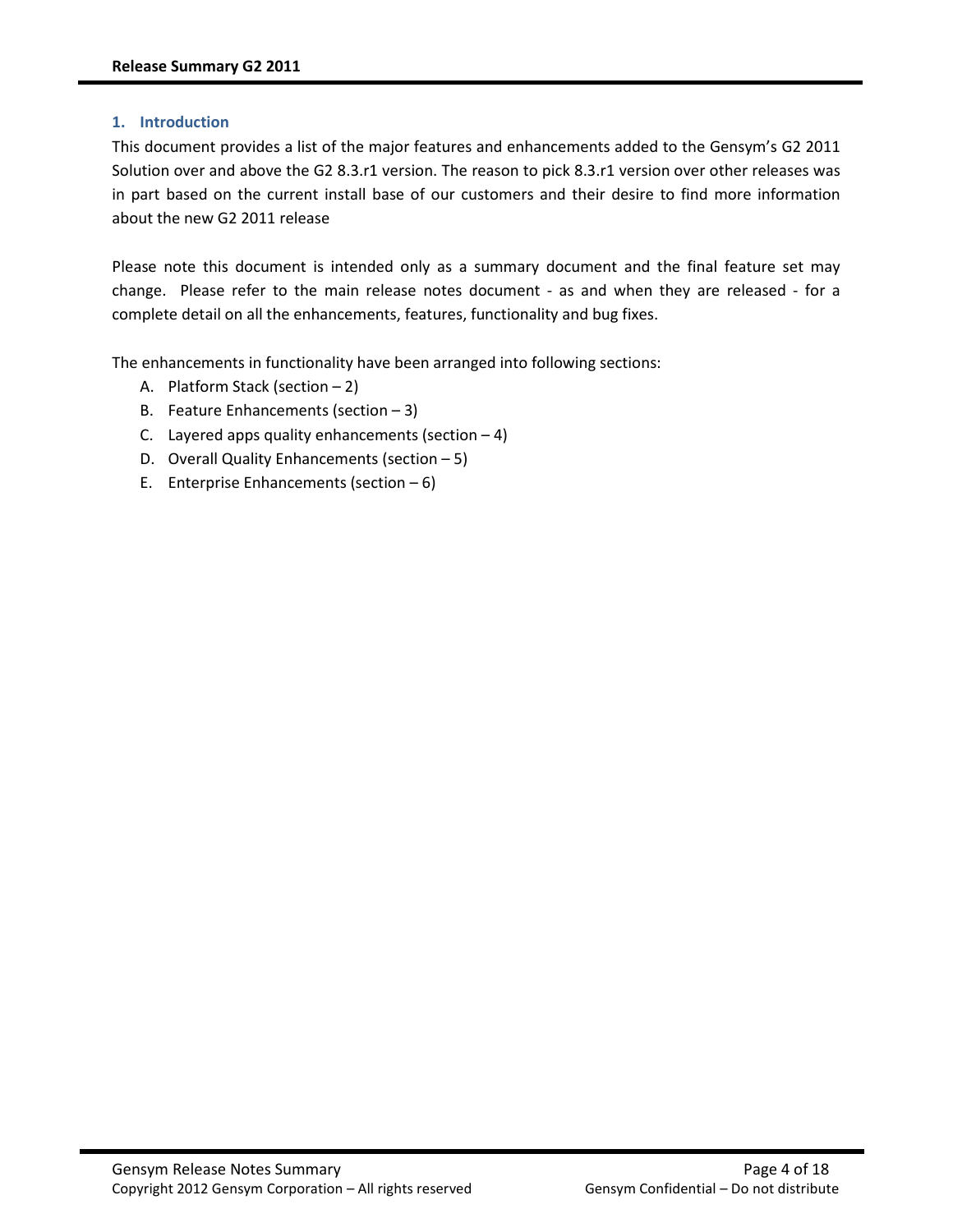#### 2. Platform Stack

Gensym 2011 version(s) will be certified on the following platform stack.

|                                                      | G <sub>2</sub> 2011 Standard                                          | G <sub>2</sub> 2011 Enterprise                                                                              |
|------------------------------------------------------|-----------------------------------------------------------------------|-------------------------------------------------------------------------------------------------------------|
| <b>G2 Server</b>                                     | Windows XP, Windows 7, Windows<br>Server 2003, Windows Server 2008 r2 | Windows XP, Windows 7, Windows<br>Server 2003, Windows Server 2008 r2<br>RedHat Enterprise Linux (RHEL 5.6) |
| <b>G2 Classic Client</b><br>(Telewindows)            | Windows XP, Windows 7, Windows<br>Server 2003, Windows Server 2008 r2 | Windows XP, Windows 7, Windows<br>Server 2003, Windows Server 2008 r2<br>RedHat Enterprise Linux (RHEL 5.6) |
| <b>G2 Next Generation Client</b><br>(Telewindows NG) | Windows XP, Windows 7, Windows<br>Server 2003, Windows Server 2008 r2 | Windows XP, Windows 7, Windows<br>Server 2003, Windows Server 2008 r2                                       |
| <b>G2 GenFlex Client</b>                             | N/A                                                                   | Windows XP, Windows 7, Windows<br>Server 2003, Windows Server 2008 r2                                       |

#### 3. New Features

### 3.1. Performance

- In TWNG, grid view performance seems slow when initially adding rows to the grid when there is a large number of rows (>1000). Two new APIs routines g2-ui-grid-view-insert-rows and g2-ui-grid-view-update-rows are provided to update/add multiple gridview rows in one system call. This greatly improves this performance of the GridView control in TWNG.
- G2 Server internal object/item relations management has been improved to provide faster runtime performance for any KB application using G2 relations.
- Too many messages sent to Gensym Event Management (GEVM) queues cause G2 to slow down. Posting of messages to GEVM queues is now optimized for faster performance
- A delay has been observed while connecting a TWNG client to the G2 server, due to the native log-book. New enhancements have been added resulting in a faster connection with TWNG
- In TWNG, the performance of the tree view population has been optimized for performance. With the new Tree View control it is now possible to add thousands of nodes to a tree in a short time.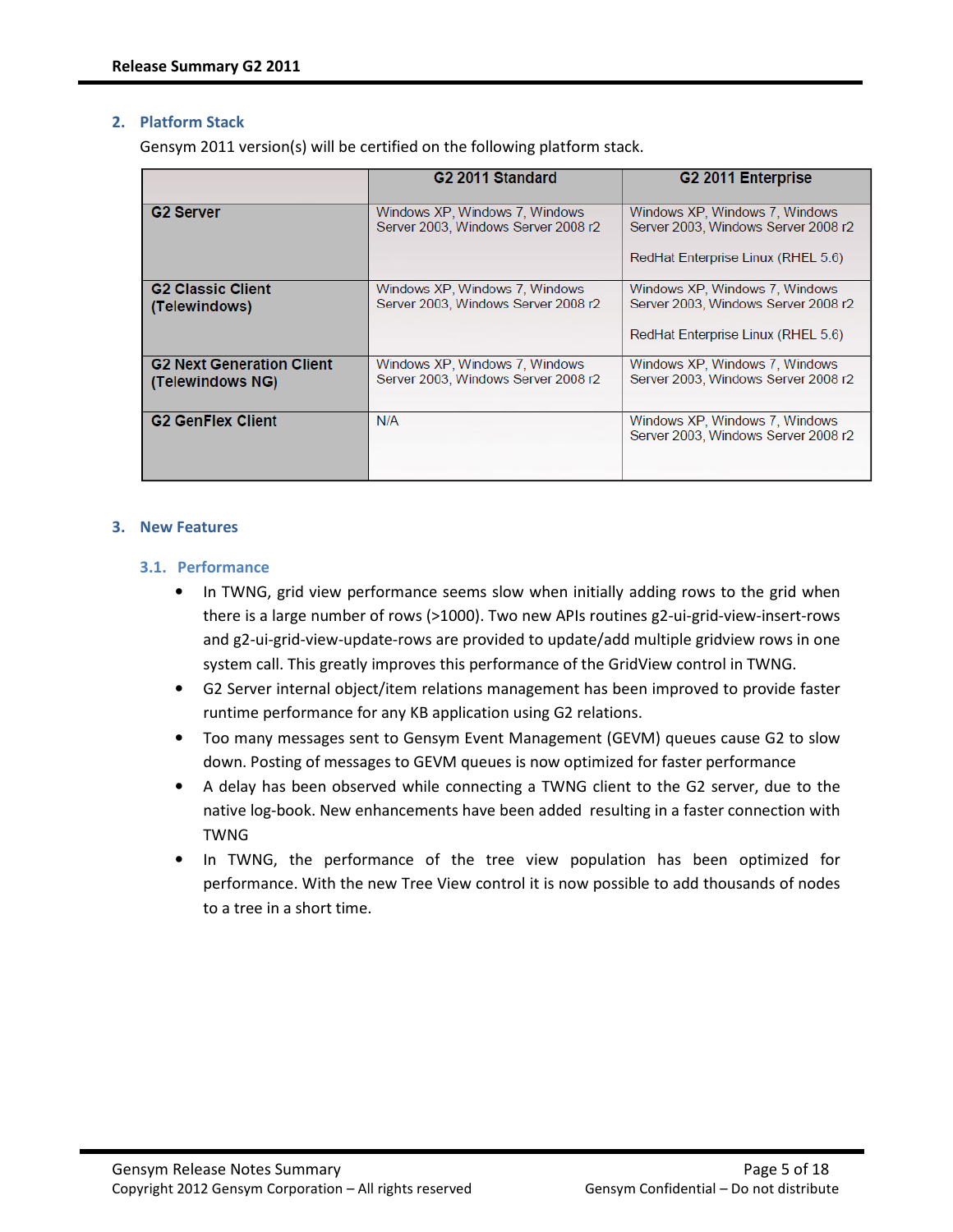#### 3.2. Ease of Use

#### 3.2.1. G2 Server

- A feature to allow procedure execution from the left-hand-side (LHS) of a rule is implemented
- A new system API to find all affected procedures and rule texts when attribute names or class definition names are changed. The new API also includes a sequence of structures that contains the "starting" and "ending" positions of the affected text supporting g2-get-itemsaffected-by-attribute-name-change" and "g2-renameclass-or-attribute" is required
- New 128bit integer "long" data type in G2. Together with this new data type a new longparameter and long-variable class was added.
- A new Feature which allows G2 user authentication based on OS standard like LDAP or Active Directory is implemented
- A new feature to moderate aborts had been implemented; this feature provides a new API to have callback when g2 aborts happen. The server should run with command line "-useg2-abortcallback". It tells the G2 server to call a g2-abort-callback instead of following the standard mechanism for G2 aborts.
- When File->Save was chosen on a running kb only top level module could be saved. A new feature has been added so that the "Save" command now allows saving all user changes in all modules on a running kb as well by means of a new check-box in the Save dialog (TWNG only)
- Half-width Katakana font encoding is now supported
- Added the value-checking expressions from the G2 expression language to the G2GL expression language
- Extended the limit for text values in G2 to 2MB
- Two new system APIs to move (g2-move-file) or copy (g2-copy-file) a file, potentially across drives, has been added
- A new feature to save a KB modules from G2 in XML format
- Added "undo Delete" Feature. It is now possible to undo a deletion of an item in G2
- Added the ability to define user-mode aliases in G2
- New APIs (e.g. to retrieve text, close the current editor, move cursor to the specific location) manage/control text edit sessions in G2 has been added
- More robust kb loader with ability to detect and fix certain KB file corruptions
- A new feature allows you to find out when your license will expire in the G2 title Block
- Added scroll bars to native dialog boxes for easy navigation
- G2COM 50 connections limit could not be changed. A New feature has been added to make the connection limitless (-1) and a method provided to set it unique value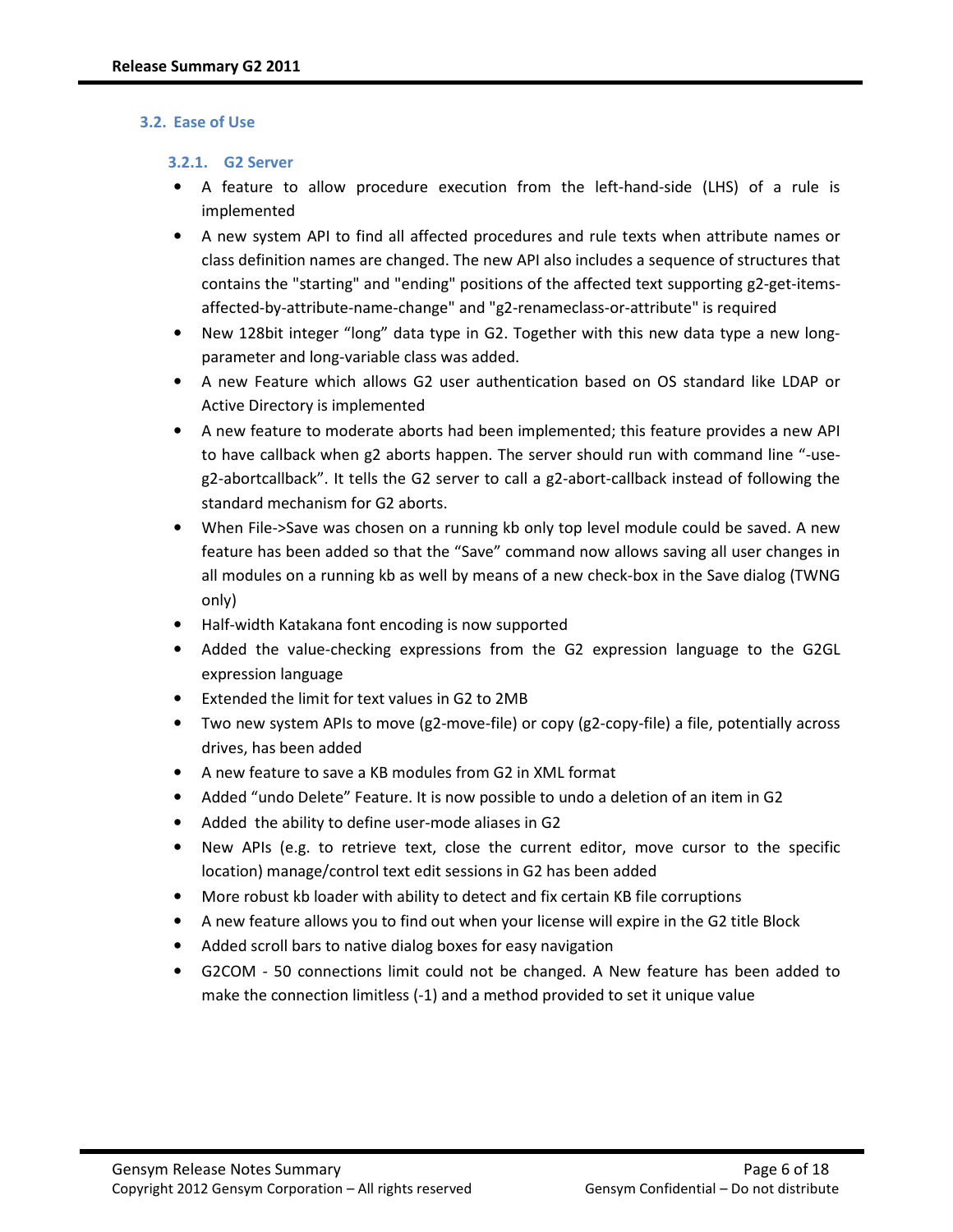# 3.2.2. TWNG

- A call back feature is implemented that gets called as soon as the selection is made on combo-box
- The Validation procedure used to be called to validate the contents of a text box created by the GDU API but not when the focus is changed. A new Custom Dialog Control Behavior named focus-changed-custom-validate-control-value-procedure is added for gdu-adddetail-button-control API enable validation when focus is changed
- In TWNG, the support for word wrapping is added for native grid views and tabular views.
- Two new duration controls have been added to the UI controls. New duration controls have the format "hh:mm:ss". gdu-demo.kb contains usage examples
- TWNG "Window" menu used to show only nine opened windows. A new feature in the form of a new sub-menu "Window ->More Windows" which would hold all other windows menu items but these nine
- A new feature with the ability to change the font size of all application menus (View->Menu size) has been added
- In TWNG, a new option to configure the background color of native dialog text box controls has been added. In addition, 5 New APIs are added in the Gensym Dialog Utiltiy (GDU) module to support this feature.
- In TWNG, a new system procedure to retrieve a client's display dialog base units has been added. This allows for precise scaling and positioning of dialogs on any client display regardless of the display settings.
- Automatic printing of Native windows
- Enhanced formatting of dates in Date/Time controls. Now international date formats are also supported
- New Operator Screen Configuration options. Adds new client window configuration options (i.e., move, size, maximize, minimize, views & panes, etc.) to improve Operator Screen interactions and user productivity
- In TWNG, configurable grid-line colors for grid view controls has been added

# 3.3. Connectivity

- A new SQL Server database bridge based on OLEDB technology for Microsoft SQL Server 2005 and 2008.
- A new G2-Oracle 11 DB bridge is now included in the standard G2 bundle.
- A new ODBC bridge supporting UNICODE characters is now part of the standard G2 bundle.
- Java link used to work only with Java (JDK) 1.4. Now JavaLink is enhanced to run with Java (JDK) 1.6.
- Support for DEP Security for G2Com. Updates G2Com to enable Data Execution Protection and prevent applications from executing malicious code
- A new JDBC bridge has been added. JDBC is a java based database access technology to communicate with database
- A new TW Control CAB file to easily deploy TW and TWNG clients over the internet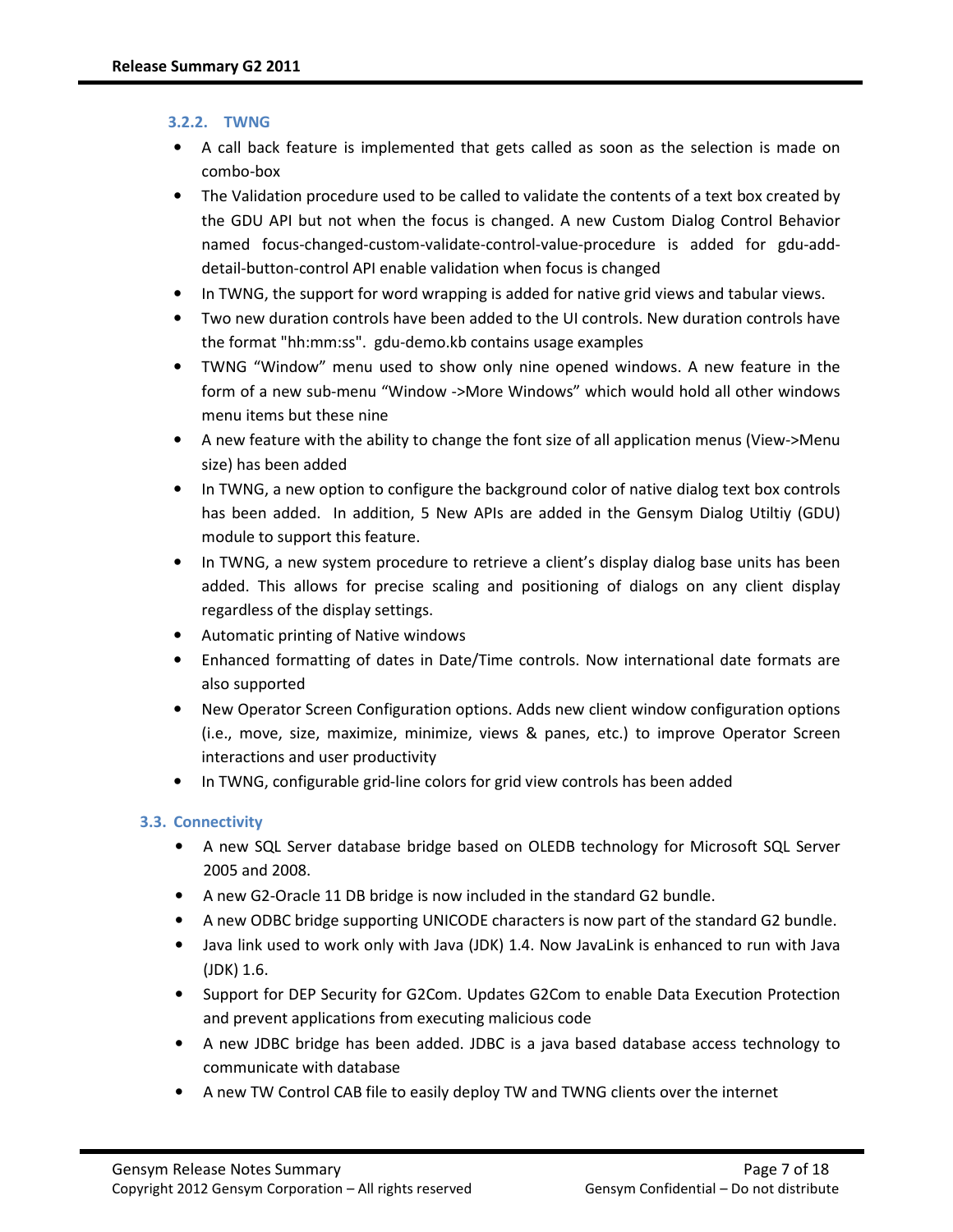### 4. Layered App Quality Enhancements

### 4.1. SymCure

- On creating a method from "Fault Model" toolbox in Symcure gave "inconsistencies detected" message on operator logbook. This no longer occurs.
- Unicode support for SymCure CDG import-export feature has been added
- In SymCure, a global variable is needed that returns true if the cgd engine is online or returns false if the causal directed graph engine is offline. This suggestion has been included
- Symcure events could become inferred true after specified true. This has now been fixed
- Events with 'Independent Of Effects' option on is upstream inferred false when its effects are set false. (SymcureUserGuide.pdf, Page No – 215)
- Under certain circumstances, SymCure event propagation might incorrectly mark events suspect. This has now been fixed.
- Under certain circumstances, SymCure events might spuriously change from inferred to specified. This has now been fixed
- Independence of effects support with output fraction 1.0 on NM-NM events.
- A topological sorting feature for the generic fault models in SymCure. Before topological sorting only existed for the specific fault models.

# 4.2. Optegrity

- Memory leaks were seen in Opegrity 5.1 if a .csv file containing data points is replayed. This issue is fixed
- Objects created could be lost after saving and reloading the kb in Optegrity. This has been fixed
- User-defined procedures and methods can't be used. This bug is specific to Optegrity product. This issue is fixed

# 4.3. Integrity

• No indication of failure creating domain object from ping manager dialog. This is fixed.

# 4.4. ReThink

- In ReThink System attribute named class does not display in block input. This is fixed now
- ReThink ignores needs-all-inputs attribute setting of blocks. This issue is fixed
- The bpr-insert-block doesn't insert items into the container attribute of the container object in ReThink. This issue is fixed
- ReThink: Under certain circumstances, a Rethink report may be updated only when deleted. This has now been fixed
- ReThink: Under certain circumstances, a Rethink object cannot be loaded from file. This has now been fixed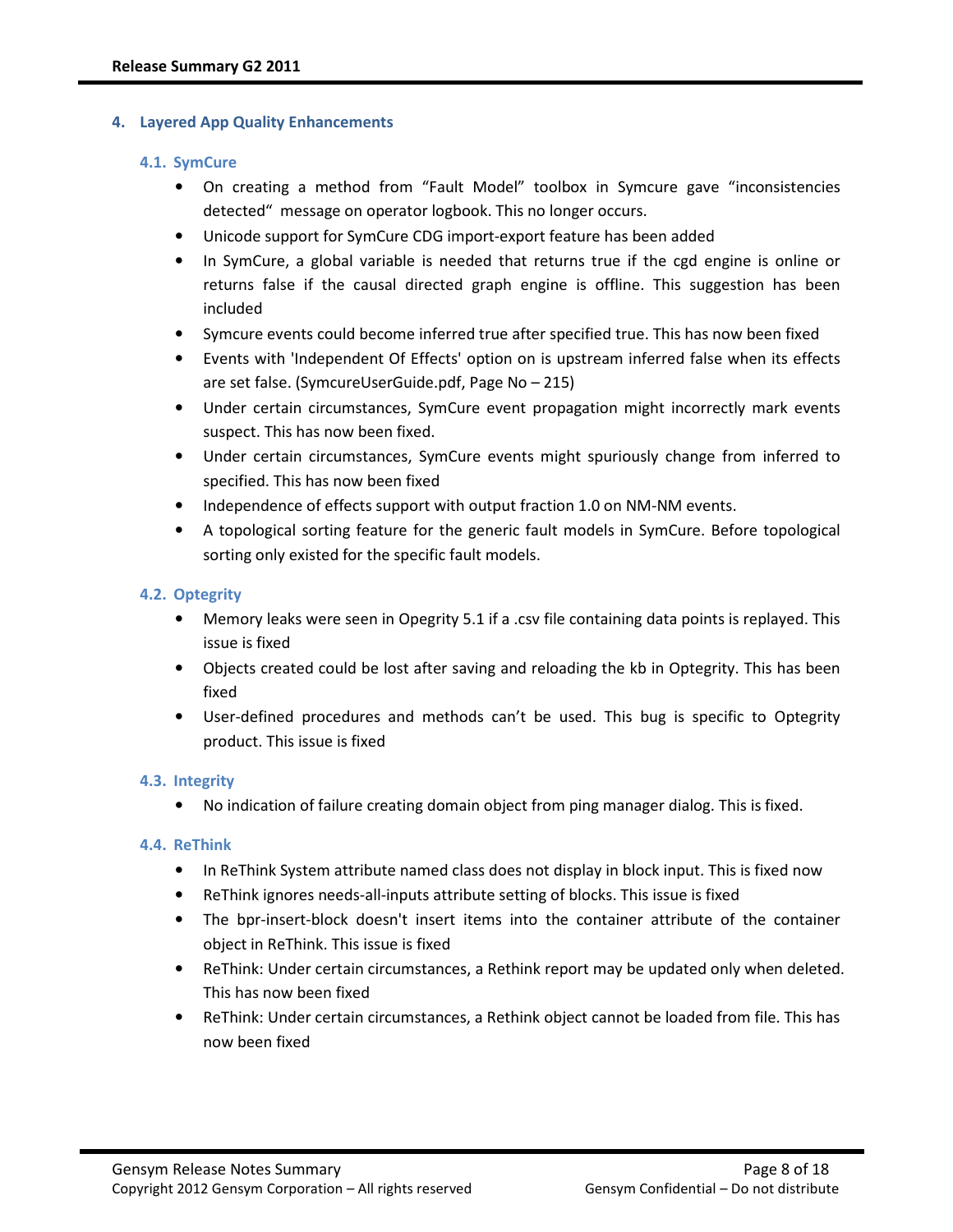• ReThink: If the Maximum Activities of a block are specified and work objects arrive at the block simultaneously, ReThink ignores the specification of Maximum Activities. This is fixed now

## 5. Overall Quality Enhancements

Based on issues reported by numerous customers and through our internal QA process, a number of quality improvements have been made across the platform. Below is representative list of the product defects that has been fixed. They have been categorized by broad area where they have an impact.

### 5.1. Aborts

- G2 aborts when specific application that runs on 83R1 is loaded into G2 2011. This issue is fixed
- G2 aborts when tabular-function-of-1-arg is called using a sequence or structure. This issue is fixed
- G2 aborts on concluding the value of a nested structure that is an attribute of a class. This issue is fixed
- G2 Server aborts on loading cdgmodguide.kb. This issue has been fixed
- There was a hang observed in the application which uses G2Com. The hang is fixed in the current release
- A G2 abort could be caused by too many GEVM messages. This has now been fixed
- TWNG aborted when pie chart windows were continuously created and destroyed in charts.kb. This problem has been resolved
- Repeatedly calling G2-send-soap-request could cause a segmentation fault. This has now been fixed
- G2 used to abort in some instances after loading a snapshot. This abort is now fixed
- TWNG might crash after several million continuous property changes to a tree view. This has now been fixed
- Under certain circumstances, deleting all workspaces of a module can cause G2 to abort. This has now been fixed
- TW would abort because of running out of pix-maps when it is repeatedly rerouted. This is fixed now.
- In the data-server-aliases of data-server-parameters, adding "none" to the list of aliases would cause g2 to abort. This issue has been fixed
- Trend-chart aborts g2 when lower-bound > upper-bound. This is has been fixed
- Certain operations involving selection UI and inspect might cause an abort. This is has been fixed
- G2 or TW displaying on a Windows platform may abort when the available memory for graphical objects is exhausted. This is issue is now fixed
- G2 would abort with bad value for identifying attributes of interface. This issue is now fixed
- When we put the image-definition on the sub workspace of the media bin, g2 would abort. This issue is now fixed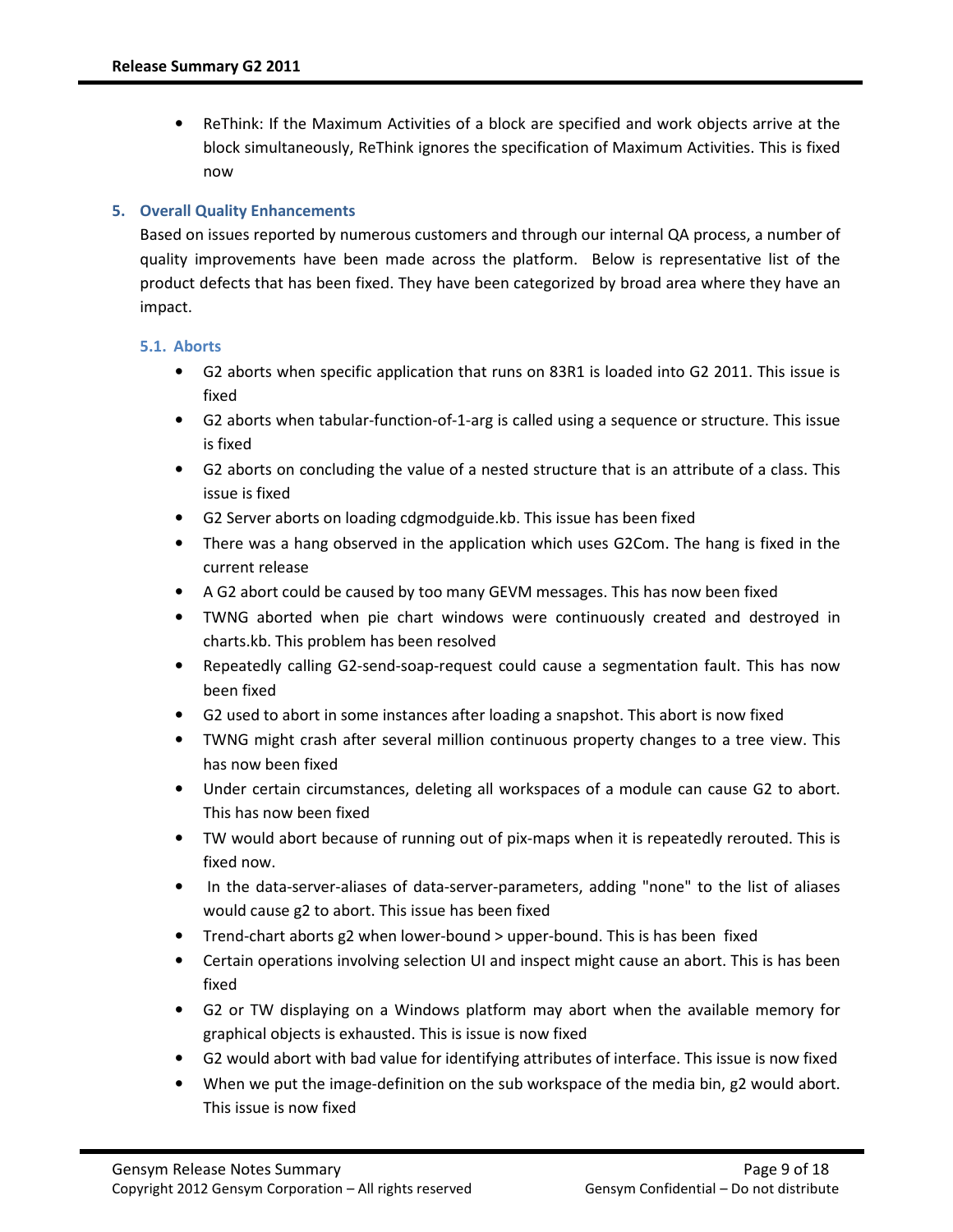- Rule compilation might abort g2. This issue is now fixed
- G2 abort when using trend-chart. This issue is now fixed
- G2 was aborting when doing a application reset. This issue is fixed now
- TWNG aborts when we close any of the demos displayed in GRPE demo. This issue now fixed
- g2 would abort after undo-workspace was executed this is now fixed
- Re-populating of an existing shortcut bar using the g2-ui-manage-shortcut-bar function resulted in a G2 abort. This is now fixed
- G2 Enterprise: G2 abort when 4th argument in function kbf-g2nke-count-history-matchingop contains float value. This is now fixed
- Abort when clicking on item table or shortly thereafter, this issue is now fixed
- In some occasions G2 would abort when using system procedure g2-read-bytes-assequence. This issue is now fixed
- If new KB is loaded without shutting down the old one, in some instances G2 would abort. T his is now fixed
- G2 would abort on calling APIs g2-get/set-hash-table-value with negative key. This issue is now fixed
- Sometimes the use of radio buttons in TWNG native dialogs cause hang of TWNG
- G2 8.0 Demonstration kb Textual display formats. Deleting a workspace with a text editor open for a type-in-box aborts G2 during G2 shutdown. This is now fixed

# 5.2. Memory Leaks

- GEVM messages could cause memory leak while inserting messages. This has now been fixed
- Memory leak could occur when using hash tables. These leaks have been stopped
- Memory leaks could occur in the TWNG under certain circumstances. These leaks have been stopped
- A GSI memory leak could occur while using gsi.dll this has now been resolved
- Anytime TWNG is showing a G2 workspace, the number of GDI processes grows. This leak has been stopped
- Using GSI via .Net interoperability might result in a memory leak. This has now been fixed
- G2 could leak memory when applying the function symbol. This has now been fixed
- TWNG might leak memory when showing and hiding workspaces. This has now been fixed
- TWNG might leak tooltips when associated tree view nodes are deleted. This has now been fixed
- Creation and deletion of combo boxes might leak memory. This has now been fixe
- Certain toolbar operations might leak memory. This has now been fixed
- Memory Leaks in G2 Graphical Language (G2GL) while compiling procedures. This issue is fixed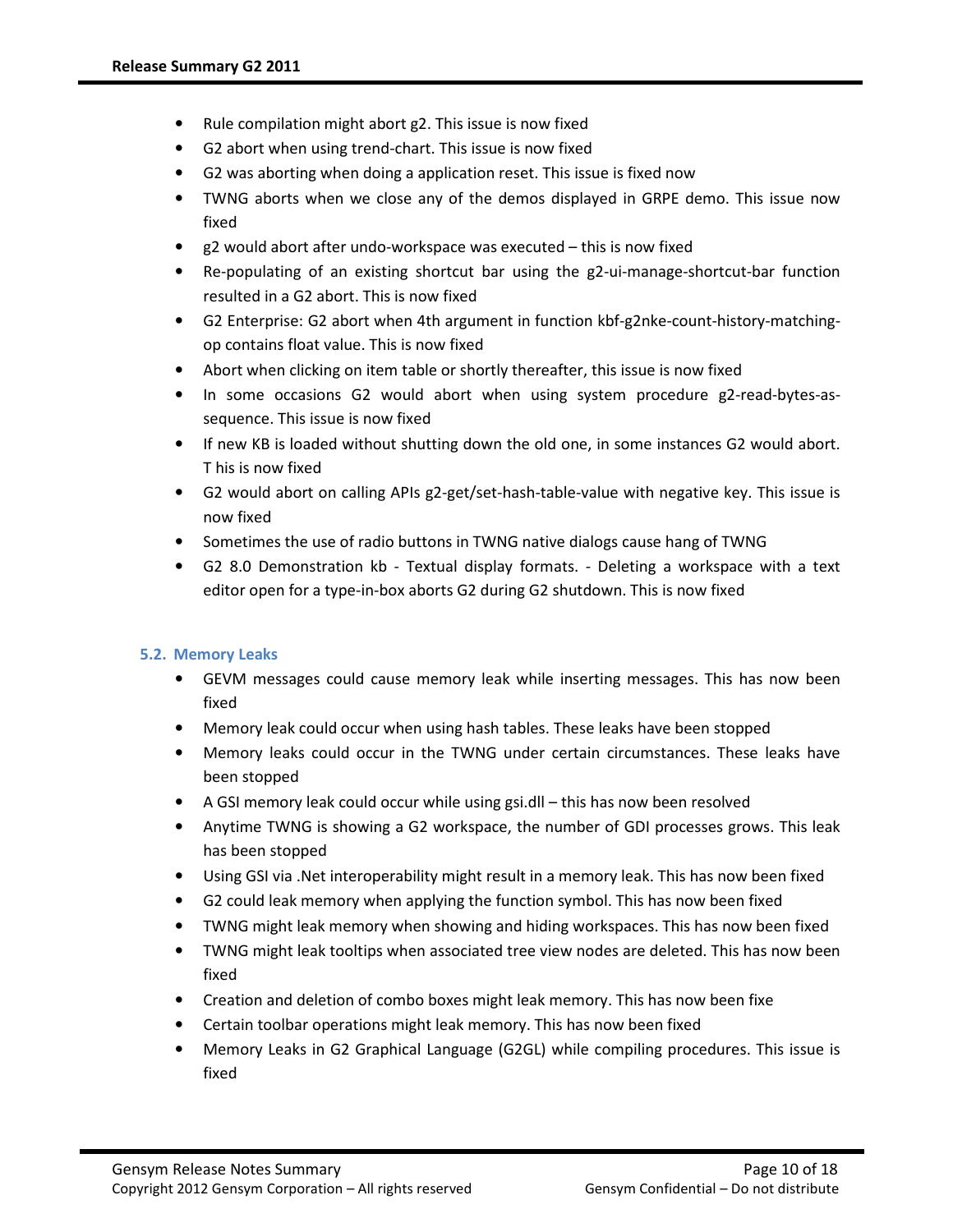• When memory is consumed by messages and workspaces created by g2- save-module API. A new API routine "g2-reclaim-save-module-memory" is introduced to reclaim the consumed memory

# 5.3. Ease of Use

- G2 was calculating the "uninterrupted procedure execution" differently than expected. This has now been fixed. Now the uninterrupted execution is calculated as follows. For each invocation of procedure A, we add up the time spent actually executing procedure A, not including time spent doing other things (if A allows other processing) or executing other procedures called by A. If this exceeds the uninterrupted procedure execution limit for procedure A, we signal an error. A new option is added to the "Miscellaneous Parameters" system table named "Calculate time of called procedures" which will allows to switch off the fix.
- If a workspace view currently has scroll bars, then moving the workspace via the "show workspace" action to a position completely outside the view may shrink the view to zero size, leaving only a title bar. This issue is fixed.
- It was not possible to launch a native editor as modal. This issue is fixed
- Whenever we edit a method using native editor only the top signature is animated in blue. The issue is fixed
- Special characters like " $\omega$ " were not visible after editing and saving text. These characters are now visible
- On rotating (90 degrees or -90 degrees) "text in icon" objects upon a workspace and typing Ctrl+W (Twenty percent wider) or Ctrl+N (Twenty percent narrower) several times, the texts in icon were disordered. They are now displayed correctly
- The Y axes of multiple charts could not be aligned in the native chart view. Multiple charts now have aligned axes
- NM-NM event sensitivity has been made more flexible. Now we can specify delay required in propagating the value.
- API "send-fault-model-event" has been published
- When using a dialogs with Icon button in TWNG, the .chm help file is appearing at the back the TWNG. This should appear as the first item. This Issue is fixed.
- A new control action sort-rows has been added to re-sort rows of tabular views
- New Gensym Events Management (GEVM) message entries would always be added to the end of GEVM queues. An attribute sort-views-upon-update has now been added to make this behavior configurable.
- It was not possible to determine programmatically whether a class can be instantiated. This can now be done by reading the attribute instantiate.
- G2, when invoked in classic UI mode, did not support certain UI configuration options. This has now been fixed.
- Genflex Would have some problems to run on Windows 7 (64 bit) this is now fixed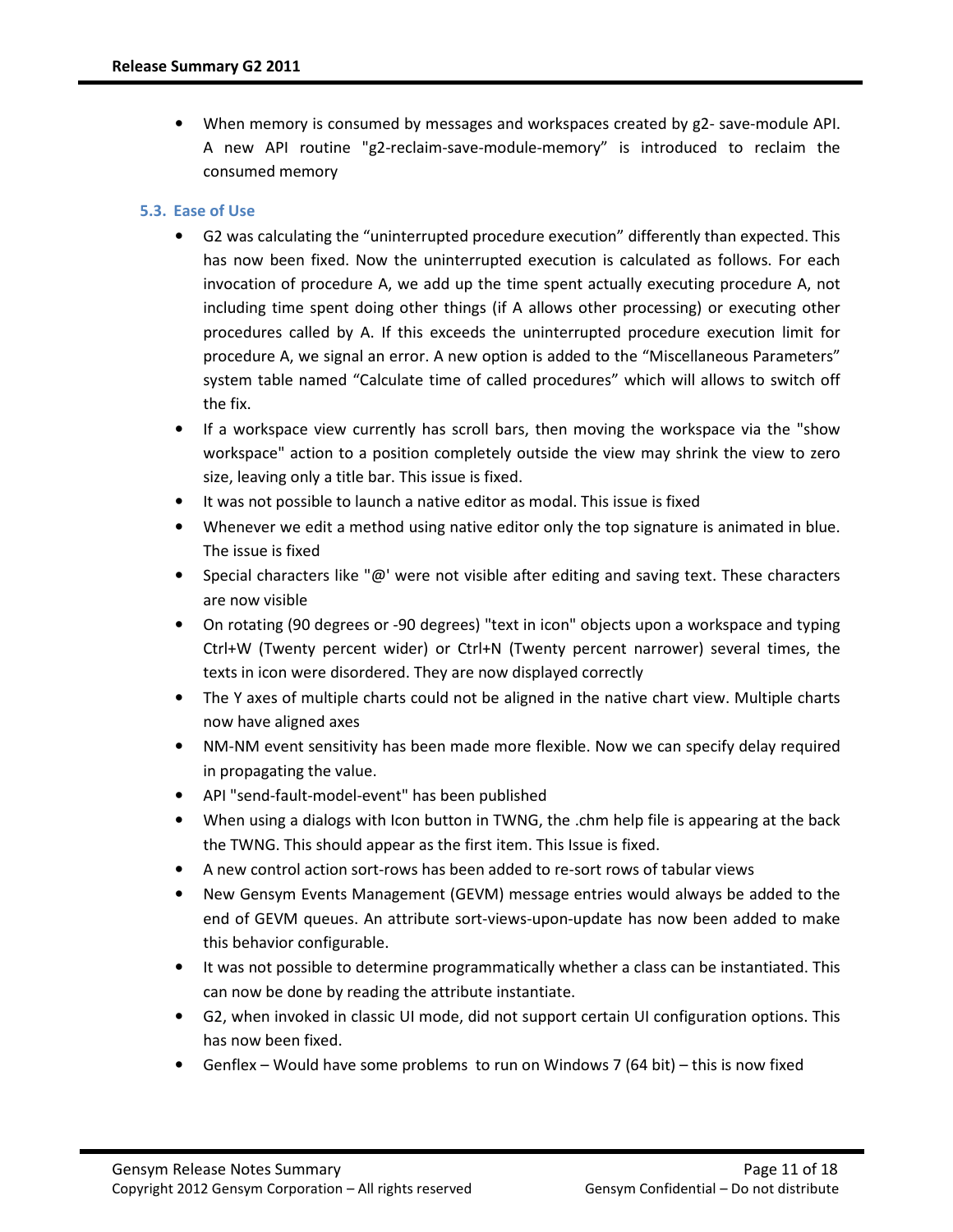- Genflex Syntax highlighting gets easily out-of-sync with the procedure text. This is now fixed
- Genflex Property panel not automatically updated for attributes changes, this is now fixed

## 5.4. Bridges and Connectivity Improvements

- ODBC bridge aborts when a sql query using a bind variable prefix is passed to the procedure db-sql-function, and no bind variable is defined. The abort is fixed by implementation of error handling.
- The HLA bridge did not display its version. This has now been fixed.
- Terminating the g2-opc client window generates an "end now" button. This is fixed now.
- Self-Registration error while installing G2, G2com didn't self-register. This is now fixed
- In some instances G2Com interface was neither permanent nor transient resulting in failure when saving the KB. This now fixed

### 5.5. Other Improvements and fixes

- G2 becomes sluggish when switched to fast as possible mode after real time mode. This issue is now fixed
- A g2-window object might incorrectly persist after unexpected termination of TWNG. This has now been fixed
- Saving operation on a kb failed when a backup kb is present at the saving location. This issue is fixed.
- The port number is changed to 20000 on clicking user menu choice connect in G2 database interface. This issue is fixed
- TWNG ignores "rolling the mouse wheel {forward / backward} and does nothing" when displaying html-view
- Errors in UIL on loading the application due to improper error handling. This issue is fixed
- Field level validation is called twice if we create a native text box using gdu-add-text-boxcontrol () and specify a validation procedure. This problem is fixed
- Developer code was left over in sys-mod.kb. This has been resolved
- Native dialog always appears in primary display even when TWNG is used in dual-display environment. This issue is fixed
- The changes to GRTL-MODULE-SETTINGS object get overwritten after KB start/restart. This issue is fixed
- When an object is moved across the screen it leaves "tracks" or shadows. This issue is fixed
- G2 and TWNG used to freeze when adding to the order of 100,000 nodes and deleting them. The problem is fixed by optimizing G2 and adding a faster tree control in TWNG
- The attribute "multi-axes-proportions" did not work in Chart Views. It now works as documented.
- Under certain circumstances, having a user with a password that never expires might result in an invalid OK file. This problem is now resolved.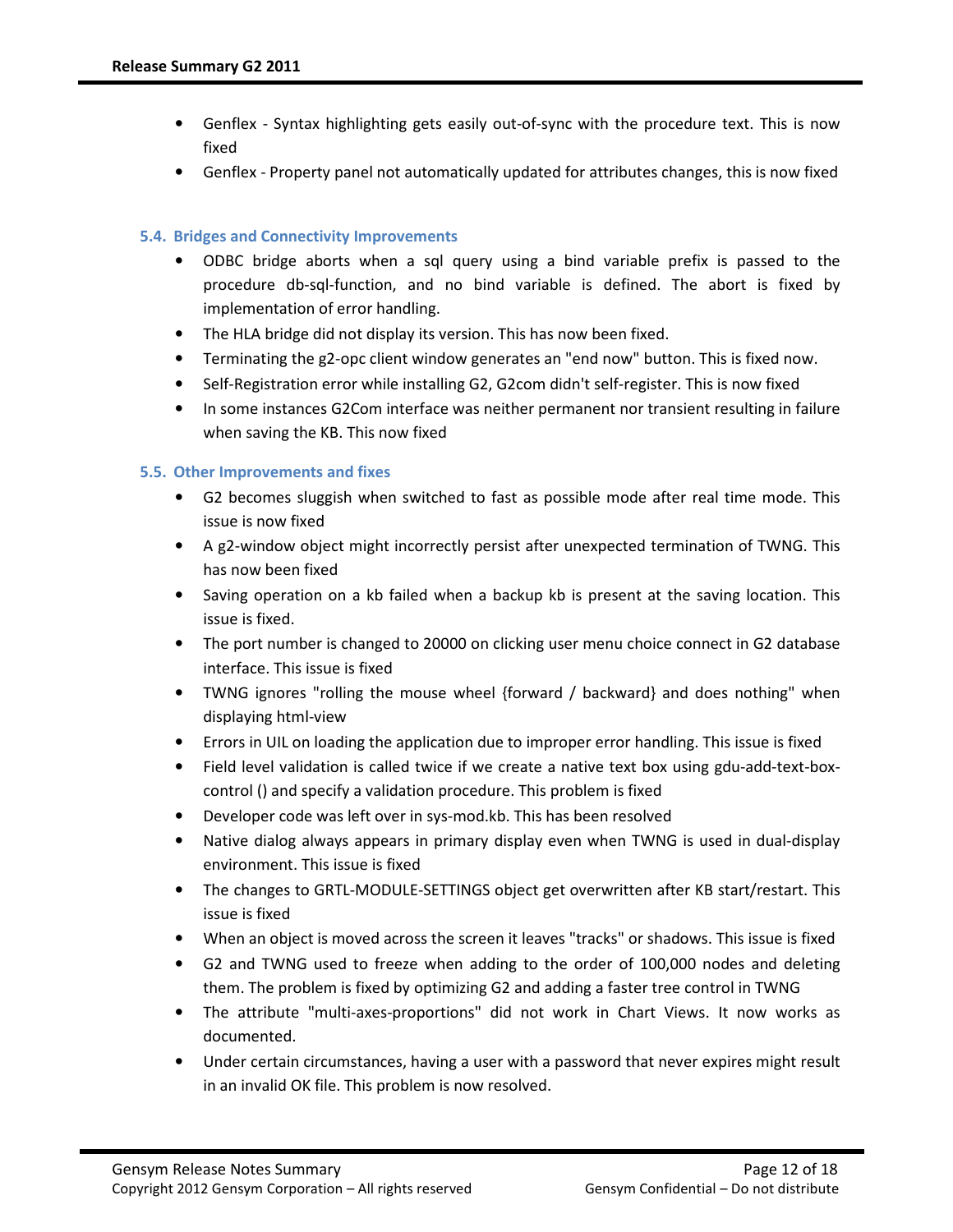- When g2-ui-launch-editor is used to open a G2 editor and If you start typing a word and click "control-spacebar", you get a pop-up with the entire list of completed keywords even ones that have been excluded. This problem has been resolved
- System procedure g2-nms-dismiss () did not dismiss opened menu as it was supposed to do. This has now been fixed
- G2 displayed the "tile-vertically" menu for TWNG incorrectly in non- English locales. This has now been fixed
- Changing the gsi-interface-name of this gsi-data-service from one valid interface-name to another valid interface-name (or even if we just re-conclude it) caused the gsi-data-service to be is dropped from the item-list. This no longer occurs
- When the workspace-scaling of the printing-detail of the system-table printer-setup is set to something else then 100, then the output from g2- ui-print-workspace () to a jpeg file was garbled. All scales are now correctly supported in the output
- Checkmarks on GMS menus did not work in TW and TWNG. They did not show up in TW clients, but they still worked in the G2 server. They now appear in TW & TWNG as well
- When opening two or more connections to a java socket, disconnecting one will stop data flow in all connections. This has now been fixed
- NeurOnline -TWNG could emit an error while making data-set permanent when count increases more then 100. This has now been fixed
- Menu bar reappeared even though it was hidden. This has been fixed
- The support for printing native dialog is added in this release. Support for certain controls is be added in G2 bundle
- If two dialogs are displayed one after the other in TW, closing the second one before the first could cause an error. This has now been fixed
- After hiding the workspace of a trend-chart, data-window-time-span of which were several weeks or more and redisplaying it, the early part of plots could be lost. This has now been fixed
- g2-ui-get-selected-window-handle procedure signaled an error when local window was selected. This error has been replaced by the message "This operation cannot be performed on a g2 local window"
- The Order Selection 1-2 and 3-4 for D1 and D2 do not work even if sort direction and sort criteria are set. Build Selection 1-2 and 3-4 for M1, M2, M3 and Mb do not work too. These blocks always select orders in LIFO regardless of actual settings of the Order/Build selection. This issue is now fixed
- State transition of NM-NM event with option is not consistent. Events were changing to Inferred true/false during propagation even after specifying the value of event. This Issue is now fixed
- TW did not start from the command line if the command line length is too large. This issue is fixed
- Inconsistencies in the Protools call tree and inspect call tree function where some of the called procedures were missing from the call tree. This issue has been fixed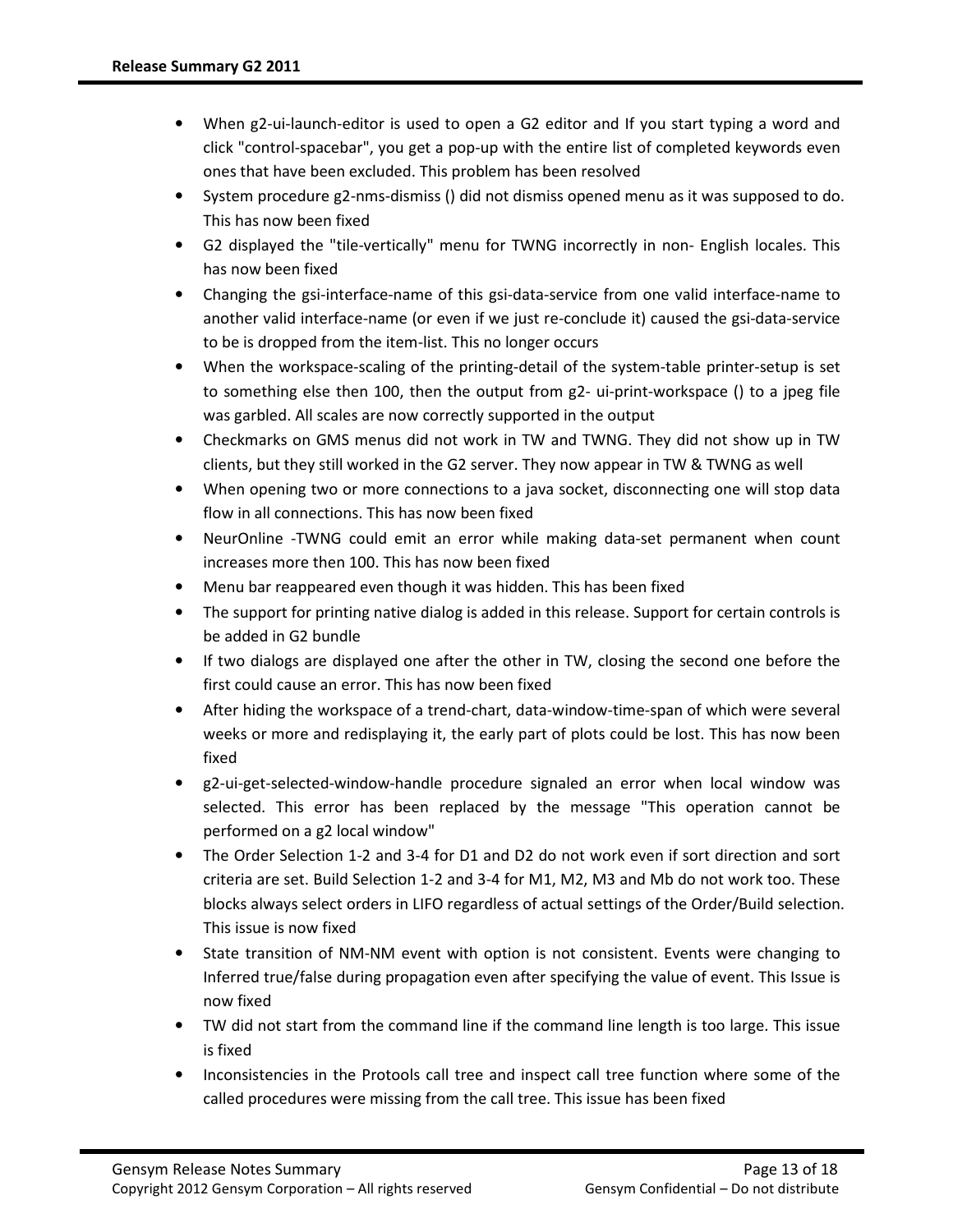- "Independent Of Effects" option for "AND" and "N/M" events, Where setting this value from the event properties make the event independent of its effects
- Protools could not find unused variable if appropriate call is commented. This issue has been fixed
- A bug in the Gensym Run Time Library (GRTL) knowledge base file, which relates to connecting to the G2 Server when KB is not fully loaded resulted in loaded application main menus (File, Edit, etc.) to become empty. This bug is fixed
- Inconsistencies in Gensym Diagnostic Assistance (GDA) application menu, where "application" was not shown in TWNG. This issue has now been fixed
- There are several instances of the Error Queue come up on application startup, apparently one per error message logged. Each view shows the same list of error messages. It is also true for custom queues. This issue is now fixed
- Restricting access to a root menu template based on user mode was not working. This issue is fixed
- Making a matrix permanent could result in an error. This has now now been fixed
- The message queue popup menu and toolbar might not be updated on user-mode change. This has now been fixed
- When a tree node is deleted, its children might survive. This has now been fixed.
- Under certain circumstances, the color of tree-view icons may not be updated. This has now been fixed
- Under certain circumstances, string comparison inside a G2GL switch fork condition could be case-sensitive. This has now been fixed
- Under certain circumstances, G2 might generate unreadable PostScript files. This has now been fixed
- The system limit of 130,000 native icons might be spuriously exceeded. This has now been fixed
- The number of GDI processes might unduly grow in certain circumstances. This has now been fixed
- Under certain circumstances, combo box callbacks might be incorrectly invoked. This has now been fixed
- Under certain circumstances, icons might be updated with incorrect images. This has now been fixed
- The call g2-ui-print-workspace did not respect the JPEG quality parameter. This has now been fixed
- The CDG module might intermittently display a spurious message. This has now been fixed
- Certain control keys may not be recognized with the caps lock on. This has now been fixed
- Under certain circumstances, Protools may not find a called method. This has now been fixed
- Under certain circumstances, viewing a disabled class definition might cause an error. This has now been fixed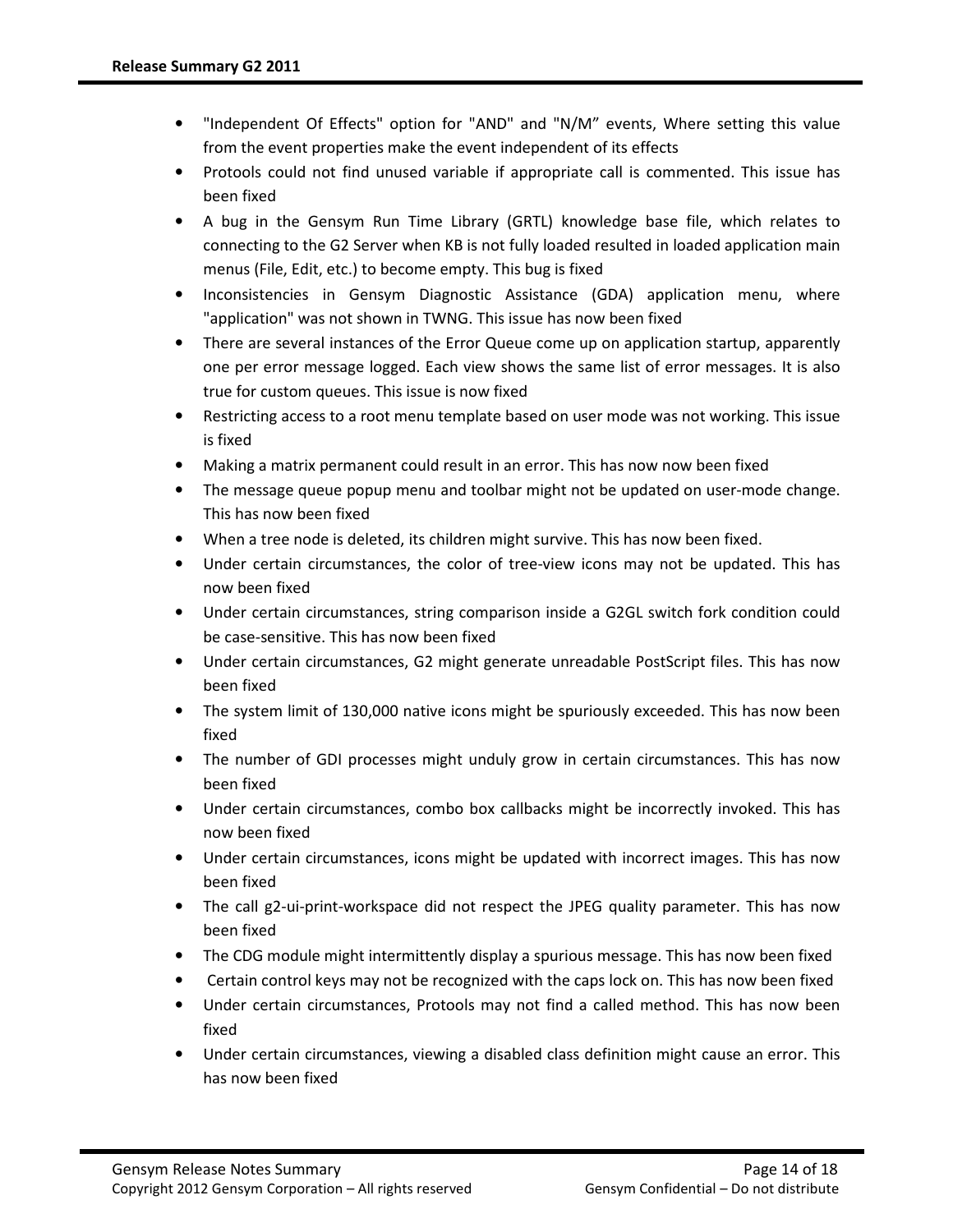- Selecting the launch procedure menu choice of a procedure, does not do type checking to be performed for arguments of type truth value. The result defaults to False. This is fixed now
- Gensym Menu System (GMS): GensymAccelerator labels are not displayed in native menu of gms-choice-template. This is now fixed
- Gensym Event and Data Processing (GEDP): gedp-quotient-block might not be connected to an upstream block. This is now fixed.
- The call-tree feature in Protools doesn't recognize // as a comment. This is fixed and now it recognizes // as comment
- Inconsistencies when loading the NeurOnline (NOL) module. This is now fixed
- Incomplete items when loading gda-tank demo. This is fixed now
- Alt Keys were failing with Caps Lock on. This issue is fixed
- Rendering in TWNG is suspended by opening combo-box and leaving it in Windows XP SP-3. Any screen refresh of workspaces is halted while the combo-box is open. This issue is now fixd
- g2-ui-cancel-custom-dialog fails canceling dialog this issue is now fixed
- System procedure G2-Get-Network-Address-List() does not work in Linux. This issue has been resolved
- Presence of wrong uncolored icon in GMS menu- reproducible only on Win XP SP-3. This issue now fixed
- TWNG would stop drawing in simulated time or as fast as possible mode, this issue is now fixed
- Cyrillic characters could not be displayed on menus this issue is now fixed
- Grid-views: cells could not be replaced with a cell including an ellipsis-button. This is now fixed
- Title bar icons show up as black squares in TWNG. This issue is now fixed
- Images with anchors were disappearing during resizing of dialog. This is now fixed
- The native calendar control in TWNG invokes two update callbacks when one is expected. This is now fixed
- Gensym Excel (GXL) no longer supported default setting of colors for cells in G2 2011 this issue is now fixed
- The Percent-run-time G2-meter is not working correctly by showing wrong percentage of G2 execution time. This has now been fixed
- Wrong toolbar button appears at the first creation of toolbar. This issue is now fixed
- New feature to capture the mouse location in a call back Native Chart Callback Mouse Location – has been implemented
- G2.ok file parsing error no longer written to standard output. With a fix the out put is directed standard output
- Windows 7: Can only launch a TW client from the start menu, when running it as administrator. Admin privileges are no longer required to launch TW. This has been fixed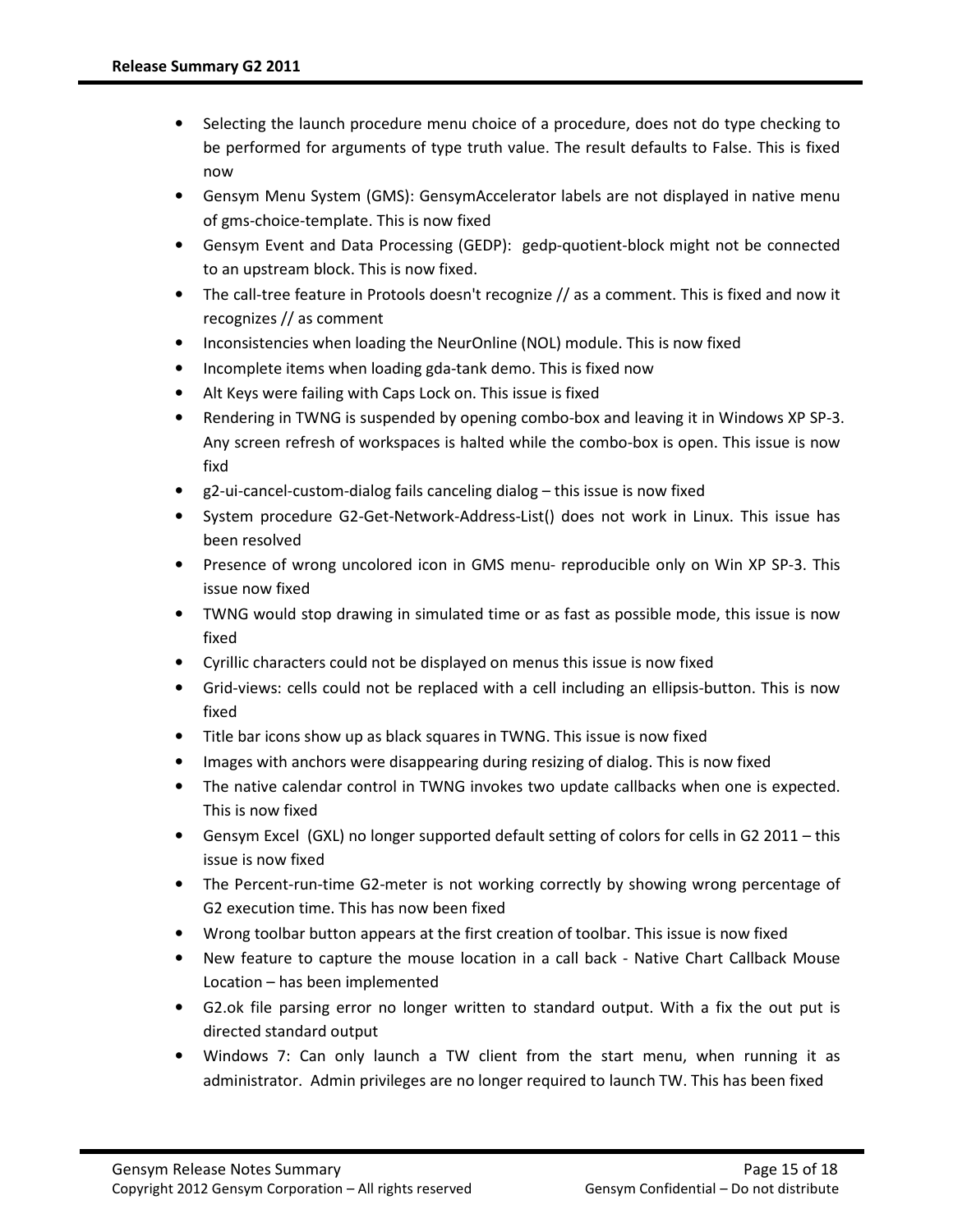- G2 authorization 'sees' strange non-existent machine id under Linux. This caused that the machine-id in the G2.ok file was not recognized by G2 resulting in license issues on G2. This is now fixed
- Linux: In rare instances, while loading some applications some 'Item' attributes contain strange values after load. These values are now properly initialized
- In rare instances, individual KB modules were getting saved in an inconsistent way with respect to the defined module hierarchy. This issue is now fixed
- Images in image controls contain black areas. This issue has been fixed
- Images in grid views show up as black squares. This issue has been fixed
- Gensym Excel (GXL): problem with GXL API gxl-set-color-pattern-of-cell-to-default would not correctly set the default color – This API function has been fixed
- When switching user mode (e.g. from administrator to user) Gensym Menu System (GMS) would not correctly display the customized menu, it would change to the default menu – this is issue is now fixed
- Strange error message posted in the logbook during G2 shutdown: "Invalid pathname argument for the byte code profiler" – This issue is now fixed
- GDU Demo Dynamic Dialog Specification example was not working. This issue is now fixed
- Transparent regions of icons are wrongly painted as black in Shortcut-bar. This issue is now fixed
- Inconsistencies in connection expressions when connections contain (sub-workspace) connection posts. This issue is now fixed
- Chinese character can't be displayed in G2 2011. This issue is now fixed
- g2-add-user () procedure generates an incorrect g2.ok file. This is now fixed
- Background images are showing up as black squares, this issue is now fixed
- In rare instances, TW was not opening on Windows 7 32 bit PC. This issue is now fixed
- Using User Interface Library (UIL)/Gensym User Interface Development Environment (GUIDE) dialogue edit-box colors were not restored after disabling and enabling dialogue edit-box. This issue is now fixed
- Genflex Editor doesn't work for new and existing procedures after loading mill demo. This issue is now fixed
- Genflex In rare instances, the Inspect facility was not working as expected. This issue is now fixed
- Genflex The editor inserts strange characters in the procedure causing corruptions in G2. This is now fixed

# 6. G2 2011 Enterprise Features

# 6.1. Support for Linux

The enterprise version of G2 is now supported on Linux 5.6 platform along with all the necessary bridges and interfaces. Migrating from an older version of Linux or (Unix like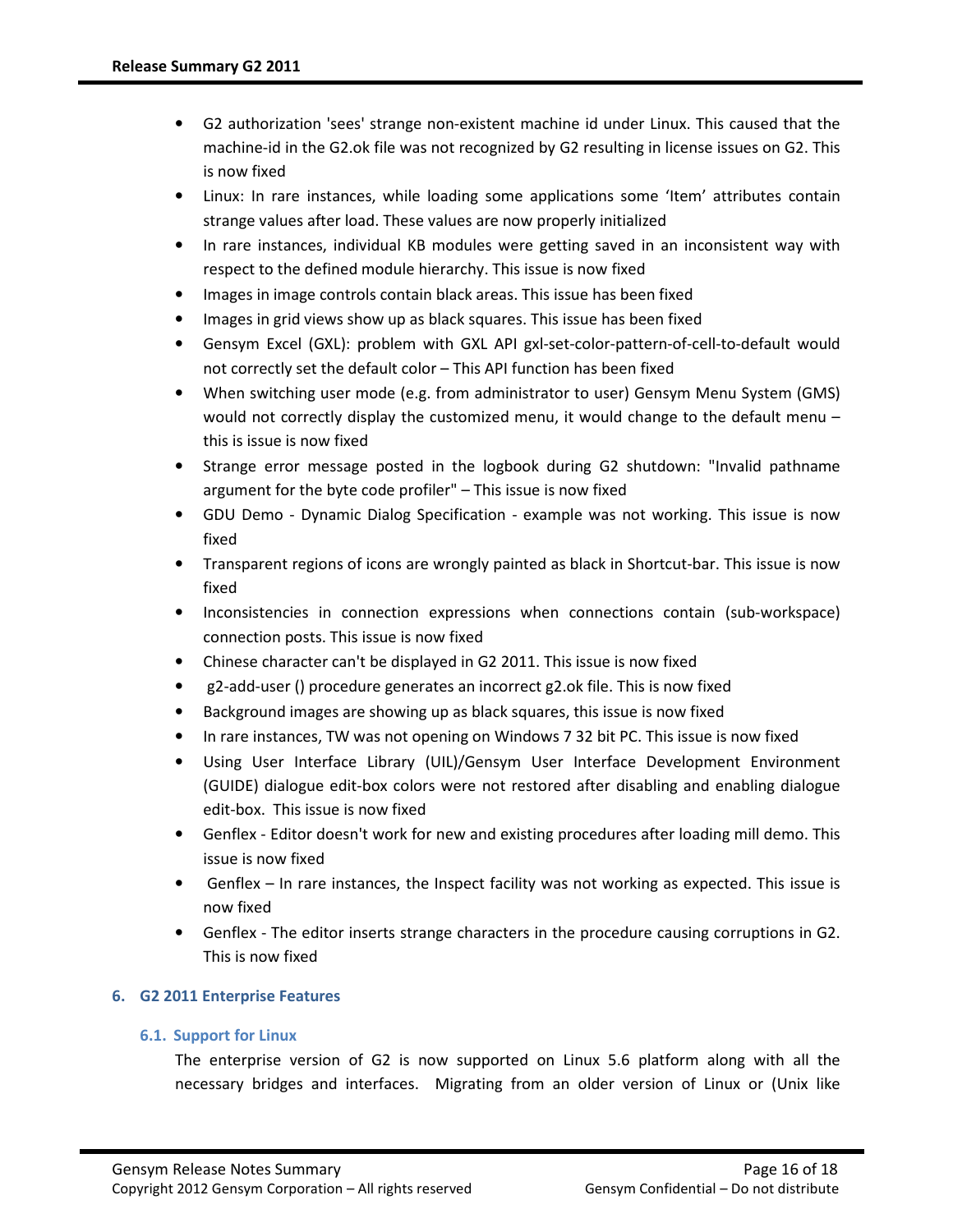operating system) is possible as KBs are platform independent and will continue to work on the new platform.

#### 6.2. Support for x64 bit platform

With true 64 bit addressable memory the G2 platform now has limitless memory addressing capability (surpassing the 32bit 2G limit) which is only limited by the available hardware. This feature is particularly useful when you are dealing with thousands of assets (e.g. even stream data from network nodes).

JDBC, ODBC, JavaLink, GSI bridge are currently 64 bit compliant with work is in progress on other less frequently used bridges

#### 6.3. KB optimization

As part of enterprise, Gensym offers a unique service that allows you to optimize the performance of your KB's by several orders of magnitude. The targeted service requires a small amount of collaboration from the client to identify processing bottlenecks and conduct some profiling of the KB using inbuilt G2 tools. These bottlenecks are then resolved by a combination of techniques such as converting the procedure or a methods into a native system call, which is written in program language (e.g. C), which then executes natively without an interpreter.

### 6.4. GenFlex

Enterprise version of G2 comes with a more user friendly client to build and write applications using a Visual Studio like motif, with productivity tools like intelli-sense type ahead completion for G2 language, improved run-time error logging through the development console, code and rule separation from workspaces

### 6.5. Enhanced TWNG User Interface

The enterprise version of G2 comes with an enhanced TWNG, with a more user friendly 'windows-like' UI and visually pleasing and well contrasted icons that are more discerning to your eyes

# 6.6. Native Enterprise Performance improvements

### Indexed Attributes:

Enterprise comes with implementation of an improved version of the commonly used Indexed Attribute data structure. The performance gains we have observed when doing a hash lookup using the new indexed attribute lookup is 10x to 20x. If you application is using this data structure, then you will clearly benefit for this innovation

### RPC over head:

The RPC overhead has been improved in the Enterprise version by 15% to 20%. This has significant impact because it significantly improves the external communication that G2 performs using many of its bridges. Any KB relying on RPC (Remote Procedure Calls) for data acquisition for delivery will benefit for this enhancement